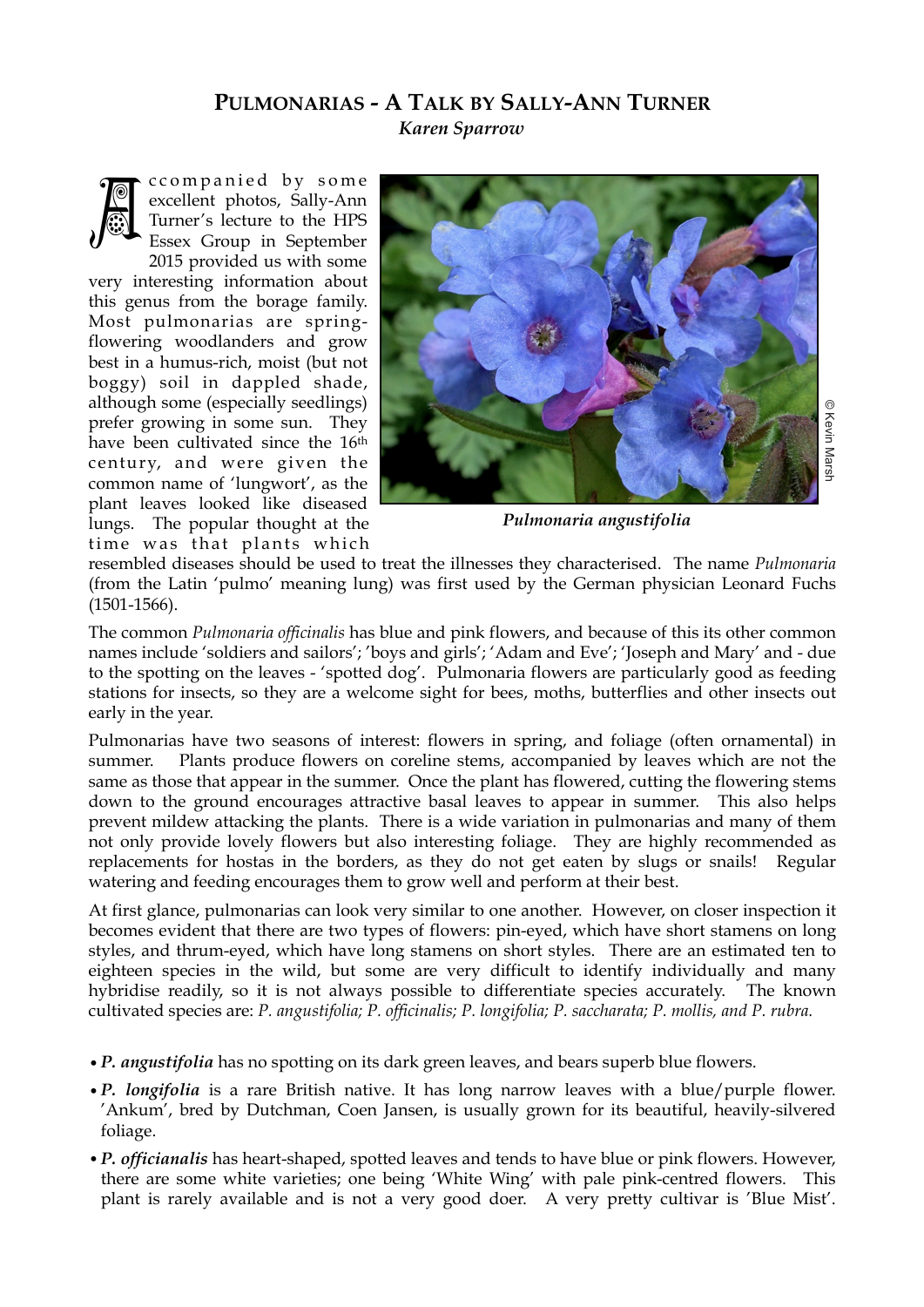Previously known by two other names: 'Bold Blue' and 'Blue Moon' it has now been officially named 'Blue Mist'. It has pale blue flowers and lightly spotted leaves.

- •*P. rubra*, with its red flowers and plain green foliage, is usually the first to flower, with flowers appearing as early as December, giving it the name of the Christmas cowslip or Bethlehem sage. The variety 'Bowles Red', named after E. A. Bowles, has faint spotting on the leaves and rosy pink flowers. Variegated 'David Ward' is named after the garden director of Beth Chatto's garden, who found just one variegated stalk and managed to propagate plants from a cutting, but Sally-Ann found it hard to grow. However, a newer variegated form - 'Rachel Vernie' - discovered by the author of an HPS booklet on pulmonarias, Jennifer Hewitt, and named after one of her daughters, did much better. The leaves are a darker green than those of 'David Ward', with cream margins. The only white in this group is *P. rubra* var. *albo corollata*, which grows vigorously.
- •*P. saccharata* generally has sugarymilky blotches, with some spots on its longer leaves. 'Leopard' is an old cultivar, introduced by Graham Stuart Thomas, and has lovely red, occasionally purple flowers. However, there are some rogue plants around claiming to be 'Leopard', and these have blue flowers, not red. Another good doer is 'Reginald Kaye' which has blue/ pink flowers. 'Alba' is a pure white form.

If the specific parentage of some pulmonarias is not known, then the plants are given a cultivar name, as in the case of *P.* 'Majeste', which has pretty blue and pink spring flowers, followed by superb silver leaves in the summer. Silver-leaved types do not thrive in full sun, as they tend to burn.



*P.* **'Blue Mist'**



*P.* **'Rachel Vernie'**



*P.* **'Leopard'**

© HPS Image Library HPS Image Library

O HPS Image Librar © HPS Image Library